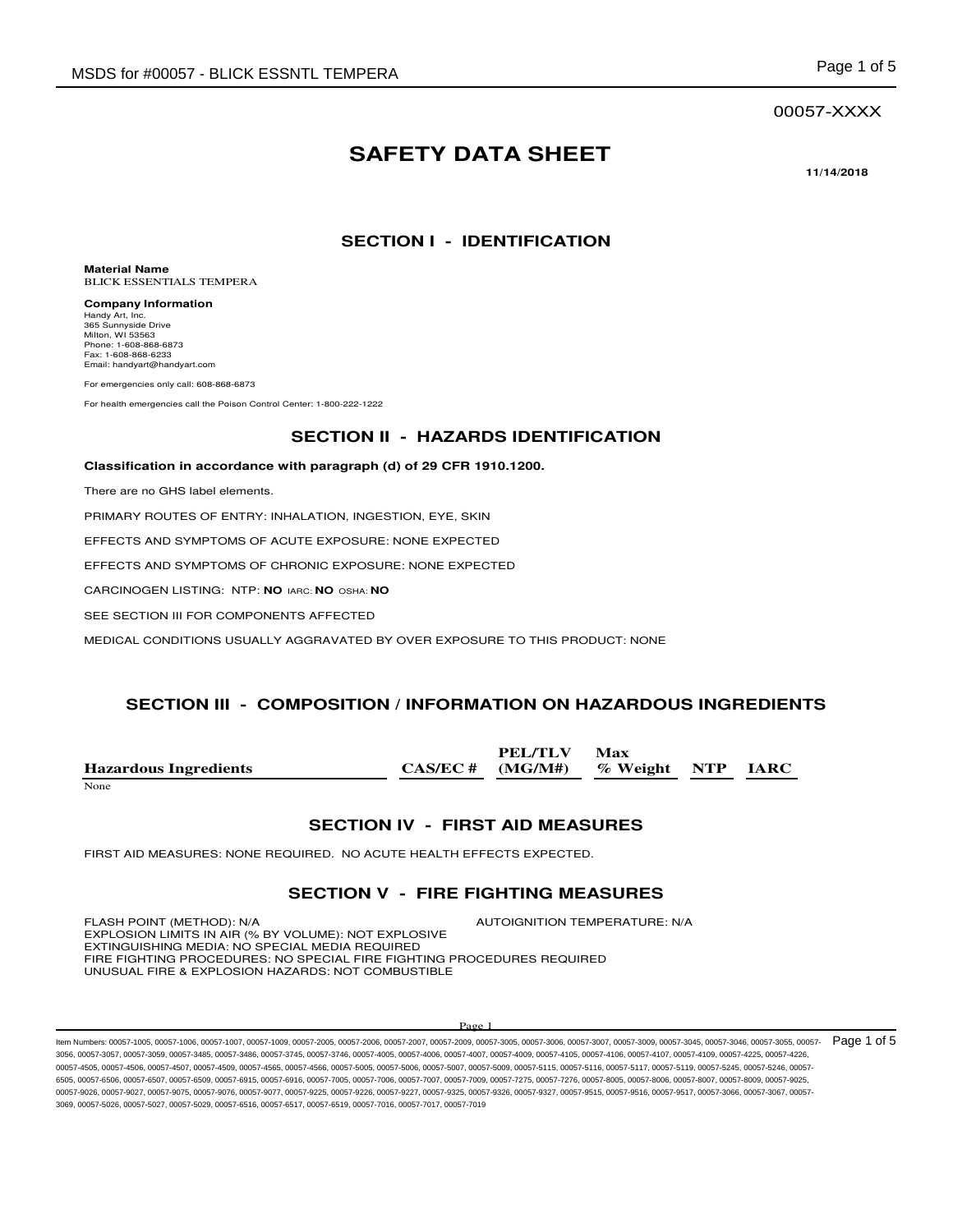# **SECTION VI - ACCIDENTAL RELEASE MEASURES**

STEPS TO BE TAKEN IN CASE A MATERIAL IS SPILLED: Clean up in accordance with all applicable regulations. Absorb spillage with noncombustible, absorbent material. For waste disposal, see Section XIII

# **SECTION VII - HANDLING AND STORAGE**

PRECAUTIONS TO BE TAKEN DURING STORAGE AND HANDLING: Good industrial hygiene practice requires that exposure be maintained below the TLV. This is preferably achieved through the provision of adequate ventilation. When exposure cannot be adequately controlled in this way, personal respiratory protection should be employed.

### **SECTION VIII - EXPOSURE CONTROLS / PERSONAL PROTECTION**

RESPIRATORY PROTECTION AND SPECIAL VENTILATION REQUIREMENTS: NONE REQUIRED OTHER PROTECTIVE EQUIPMENT (GLOVES, GOGGLES, ETC): NONE REQUIRED WORK/HYGIENE PRACTICES: NONE REQUIRED ENGINEERING CONTROLS: NONE REQUIRED

### **SECTION IX - PHYSICAL AND CHEMICAL PROPERTIES**

BOILING POINT: N/A<br>
VAPOR PRESSURE: N/A<br>
VAPOR PRESSURE: N/A SPECIFIC VAPOR DENSITY (AIR=1): N/A<br>SOLUBILITY IN WATER: N/A

FLASH POINT (METHOD): N/A<br>SPECIFIC GRAVITY: N/A REACTIVITY IN WATER: NON-REACTIVE

# **SECTION X - STABILITY AND REACTIVITY**

HAZARDOUS POLYMERIZATION PRODUCTS: N/A STABILITY: STABLE CONDITIONS TO AVOID: N/A INCOMPATIBILITY (MATERIALS TO AVOID): N/A HAZARDOUS DECOMPOSITION PRODUCTS: Carbon monoxide, carbon dioxide and smoke

# **SECTION XI - TOXICOLOGICAL INFORMATION**

ACUTE EFFECTS ASSOCIATED WITH USE OF THIS MATERIAL: NONE EXPECTED The summated LD50 is 11521 mg/kg. The summated LC50 is 42871 mg/cubic meter. This product is not considered to be a known or suspected human carcinogen by NTP, IARC or OSHA (see section III)

# **SECTION XII - ECOLOGICAL INFORMATION**

NO HARMFUL EFFECTS KNOWN OTHER THAN THOSE ASSOCIATED WITH SUSPENDED INERT SOLIDS IN WATER.

# **SECTION XIII - DISPOSAL CONSIDERATIONS**

RCRA HAZARD CLASS (40 CFR 261): THIS PRODUCT IS NOT CLASSIFIED AS A HAZARDOUS WASTE. WASTE DISPOSAL METHOD: DISPOSE OF IN ACCORDANCE WITH FEDERAL, STATE AND LOCAL REGULATIONS.

# **SECTION XIV - TRANSPORTATION INFORMATION**

U.S. DOT (49 CFR 172.101): THIS IS NOT A HAZARDOUS MATERIAL AS CLASSIFIED BY CFR 172.101.

#### $P<sub>200</sub>$

ltem Numbers: 00057-1005, 00057-1006, 00057-1007, 00057-1009, 00057-2006, 00057-2006, 00057-2007, 00057-3005, 00057-3006, 00057-3006, 00057-3009, 00057-3009, 00057-3004, 00057-3046, 00057-3046, 00057-3046, 00057-3046, 0005 3056, 00057-3057, 00057-3059, 00057-3485, 00057-3486, 00057-3745, 00057-3746, 00057-4005, 00057-4006, 00057-4007, 00057-4009, 00057-4105, 00057-4106, 00057-4107, 00057-4109, 00057-4225, 00057-4226, 00057-4505, 00057-4506, 00057-4507, 00057-4509, 00057-4565, 00057-4566, 00057-5005, 00057-5006, 00057-5007, 00057-5009, 00057-5115, 00057-5116, 00057-5117, 00057-5119, 00057-5245, 00057-5246, 00057- 6505, 00057-6506, 00057-6507, 00057-6509, 00057-6915, 00057-6916, 00057-7005, 00057-7008, 00057-7007, 00057-7009, 00057-7275, 00057-7276, 00057-8005, 00057-8006, 00057-8009, 00057-8009, 00057-8009, 00057-8009, 00057-8009, 0 00057-9026, 00057-9027, 00057-9075, 00057-9076, 00057-9077, 00057-9225, 00057-9226, 00057-9227, 00057-9325, 00057-9326, 00057-9327, 00057-9315, 00057-9515, 00057-9516, 00057-9517, 00057-3066, 00057-3066, 00057-3067, 00057-9 3069, 00057-5026, 00057-5027, 00057-5029, 00057-6516, 00057-6517, 00057-6519, 00057-7016, 00057-7017, 00057-7019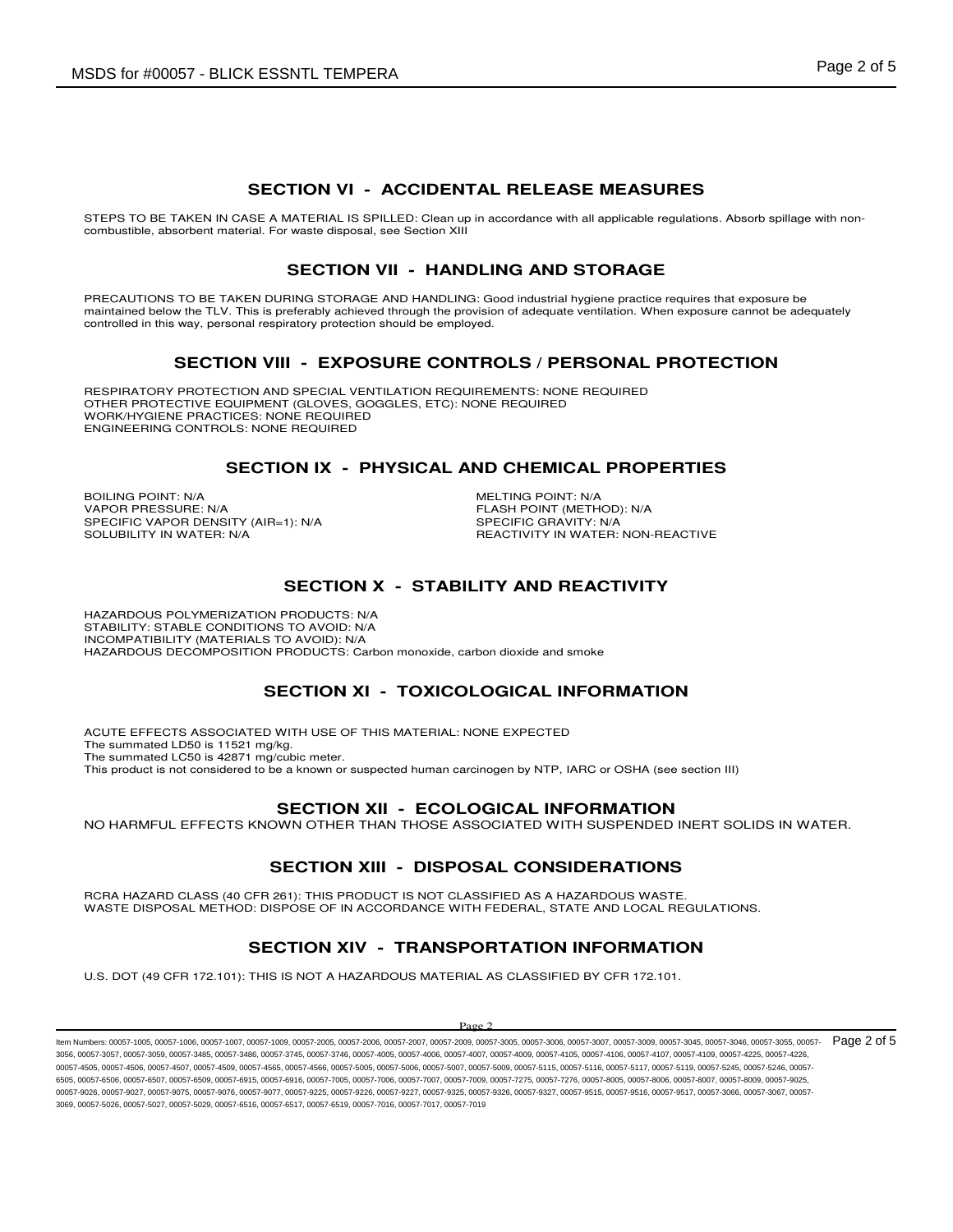### **SECTION XV - REGULATORY INFORMATION**

CONTENTS OF THIS SDS COMPLY WITH OSHA HAZARD COMMUNICATION STANDARD 29 CFR 1910.1200

EPA SARA TITLE III CHEMICAL LISTINGS: SECTION 302.4 EXTREMELY HAZARDOUS SUBSTANCES (40 CFR 355): **NONE** 

SECTION 313 TOXIC CHEMICALS (40 CFR 372): NONE

INTERNATIONAL REGULATIONS

CANADIAN WHMIS: THIS PRODUCT IS A CONTROLLED PRODUCT UNDER CANADA'S WORKPLACE HAZARDOUS MATERIALS INFORMATION SYSTEM. IT CONTAINS THE FOLLOWING TOXIC OR HIGHLY TOXIC MATERIALS: BURNT UMBER MIXTURE FERRIC OXIDE **MICA** PIGMENT BROWN 7 PROPYLENE GLYCOL

SUPPLEMENTAL STATE COMPLIANCE INFORMATION:

THIS PRODUCT CONTAINS THE FOLLOWING CHEMICAL(S) LISTED UNDER NEW JERSEY'S RIGHT TO KNOW PROGRAM: BURNT UMBER MIXTURE MICA PIGMENT BROWN 7 PIGMENT RED 101

PROPYLENE GLYCOL

THIS PRODUCT CONTAINS THE FOLLOWING CHEMICAL(S) REQUIRING NOTIFICATION TO THE STATE OF WASHINGTON UNDER THEIR CHILDREN'S SAFE PRODUCTS ACT: NONE

THIS PRODUCT CONTAINS THE FOLLOWING CHEMICAL(S) LISTED IN FLORIDA'S TOXIC SUBSTANCE LIST: BURNT UMBER MIXTURE Iron oxide fume Mica dust PIGMENT BROWN 7 n-Methylethanolamine

THIS PRODUCT CONTAINS THE FOLLOWING CHEMICAL(S) LISTED IN MAINE'S PRIORITY CHEMICAL LIST: NONYL PHENOL ETHOXYLATE

THIS PRODUCT CONTAINS THE FOLLOWING CHEMICALS CONSIDERED BY VERMONT AS BEING OF VERY HIGH CONCERN TO CHILDREN: NONYL PHENOL ETHOXYLATE

THIS PRODUCT CONTAINS THE FOLLOWING CHEMICAL(S) LISTED IN MASSACHUSETTS HAZARDOUS SUBSTANCE LIST: BURNT UMBER MIXTURE Calcium carbonate Iron oxide dust Mica Dust N-methylethanolamine PIGMENT BROWN 7

THIS PRODUCT CONTAINS THE FOLLOWING CHEMICAL(S) LISTED ON MICHIGAN'S CRITICAL MATERIALS REGISTER: NONE

ltem Numbers: 00057-1005, 00057-1006, 00057-1007, 00057-1009, 00057-2006, 00057-2006, 00057-2007, 00057-3005, 00057-3006, 00057-3006, 00057-3009, 00057-3009, 00057-3005, 00057-3005, 00057-3046, 00057-3046, 00057-3055, 0005 3056, 00057-3057, 00057-3059, 00057-3485, 00057-3486, 00057-3745, 00057-3746, 00057-4005, 00057-4006, 00057-4007, 00057-4009, 00057-4105, 00057-4106, 00057-4107, 00057-4109, 00057-4225, 00057-4226, 00057-4505, 00057-4506, 00057-4507, 00057-4509, 00057-4565, 00057-4566, 00057-5005, 00057-5006, 00057-5007, 00057-5009, 00057-5115, 00057-5116, 00057-5117, 00057-5119, 00057-5245, 00057-5246, 00057- 6505, 00057-6506, 00057-6507, 00057-6509, 00057-6915, 00057-6916, 00057-7005, 00057-7008, 00057-7007, 00057-7009, 00057-7275, 00057-7276, 00057-8005, 00057-8006, 00057-8009, 00057-8009, 00057-8009, 00057-8009, 00057-8009, 0 00057-9026, 00057-9027, 00057-9075, 00057-9076, 00057-9077, 00057-9225, 00057-9226, 00057-9227, 00057-9325, 00057-9326, 00057-9327, 00057-9315, 00057-9515, 00057-9516, 00057-9517, 00057-3066, 00057-3066, 00057-3067, 00057-9 3069, 00057-5026, 00057-5027, 00057-5029, 00057-6516, 00057-6517, 00057-6519, 00057-7016, 00057-7017, 00057-7019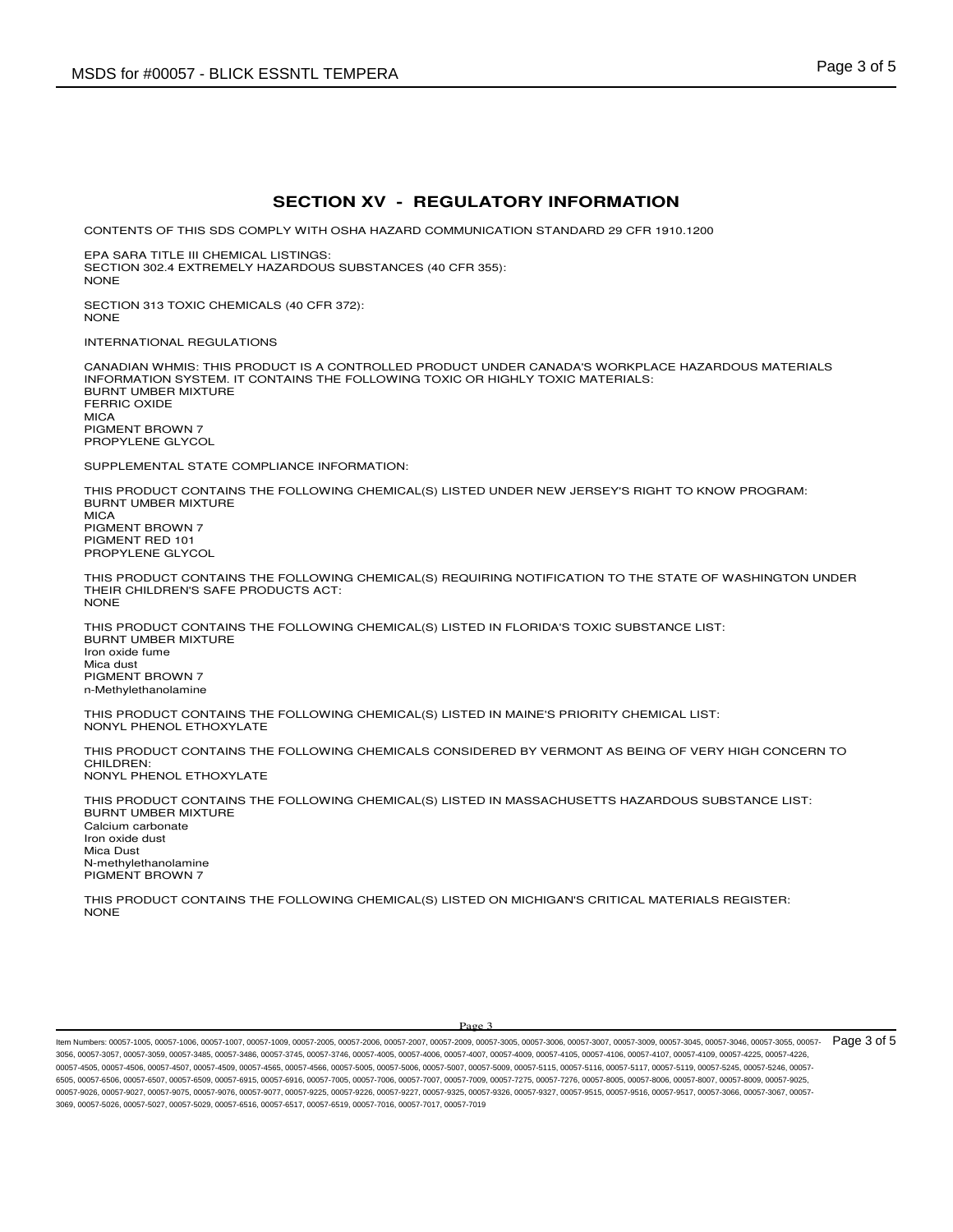THIS PRODUCT CONTAINS THE FOLLOWING CHEMICAL(S) LISTED ON MINNESOTA'S HAZARDOUS SUBSTANCES LIST: BURNT UMBER MIXTURE Calcium carbonate Iron oxide fume (Fe2O3) as Fe Kaolin dust Limestone PIGMENT BROWN 7 Propylene glycol

THIS PRODUCT CONTAINS THE FOLLOWING CHEMICAL(S) LISTED IN PENNSYLVANIA'S HAZARDOUS SUBSTANCES LIST: 1,2-Propanediol BURNT UMBER MIXTURE Ethanol, 2-(methylamino)- Iron oxide Kaolin Limestone Mica-group minerals PIGMENT BROWN 7

 Under CPSC's consumer product regulations (16CFR1500.3 and 150014), this product has the following required acute and chronic hazard labeling:

**NONE**

# **SECTION XVI - OTHER INFORMATION**

Disclaimer: We believe the statements, technical information and recommendations contained herein are reliable, but they are given without warranty or guarantee of any kind. The information contained in this document applies to this specific material as supplied. It may not be valid for this material if it is used in combination with any other materials. It is the user's responsibility to satisfy oneself as to the suitability and completeness of this information for the user's own particular use.

**LAST REVISION DATE: 11/15/2018**

**Prepared by Duke OEM Toxicology** 

Page

ltem Numbers: 00057-1005, 00057-1006, 00057-1007, 00057-1009, 00057-2006, 00057-2006, 00057-2007, 00057-3005, 00057-3006, 00057-3006, 00057-3009, 00057-3009, 00057-3005, 00057-3005, 00057-3046, 00057-3046, 00057-3055, 0005 3056, 00057-3057, 00057-3059, 00057-3485, 00057-3486, 00057-3745, 00057-3746, 00057-4005, 00057-4006, 00057-4007, 00057-4009, 00057-4105, 00057-4106, 00057-4107, 00057-4109, 00057-4225, 00057-4226, 0067-4505, 00057-4506, 00057-4507, 00057-4509, 00057-4566, 00057-4566, 00057-5005, 00057-5006, 00057-5007, 00057-5009, 00057-5016, 00057-5116, 00057-5117, 00057-5119, 00057-5119, 00057-5119, 00057-5119, 00057-5245, 00057-52 6505, 00057-6506, 00057-6507, 00057-6509, 00057-6915, 00057-6916, 00057-7005, 00057-7008, 00057-7007, 00057-7009, 00057-7275, 00057-7276, 00057-8005, 00057-8006, 00057-8009, 00057-8009, 00057-8009, 00057-8009, 00057-8009, 0 00057-9026, 00057-9027, 00057-9075, 00057-9076, 00057-9077, 00057-9225, 00057-9226, 00057-9227, 00057-9325, 00057-9326, 00057-9327, 00057-9515, 00057-9516, 00057-9517, 00057-3066, 00057-3067, 00057- 3069, 00057-5026, 00057-5027, 00057-5029, 00057-6516, 00057-6517, 00057-6519, 00057-7016, 00057-7017, 00057-7019